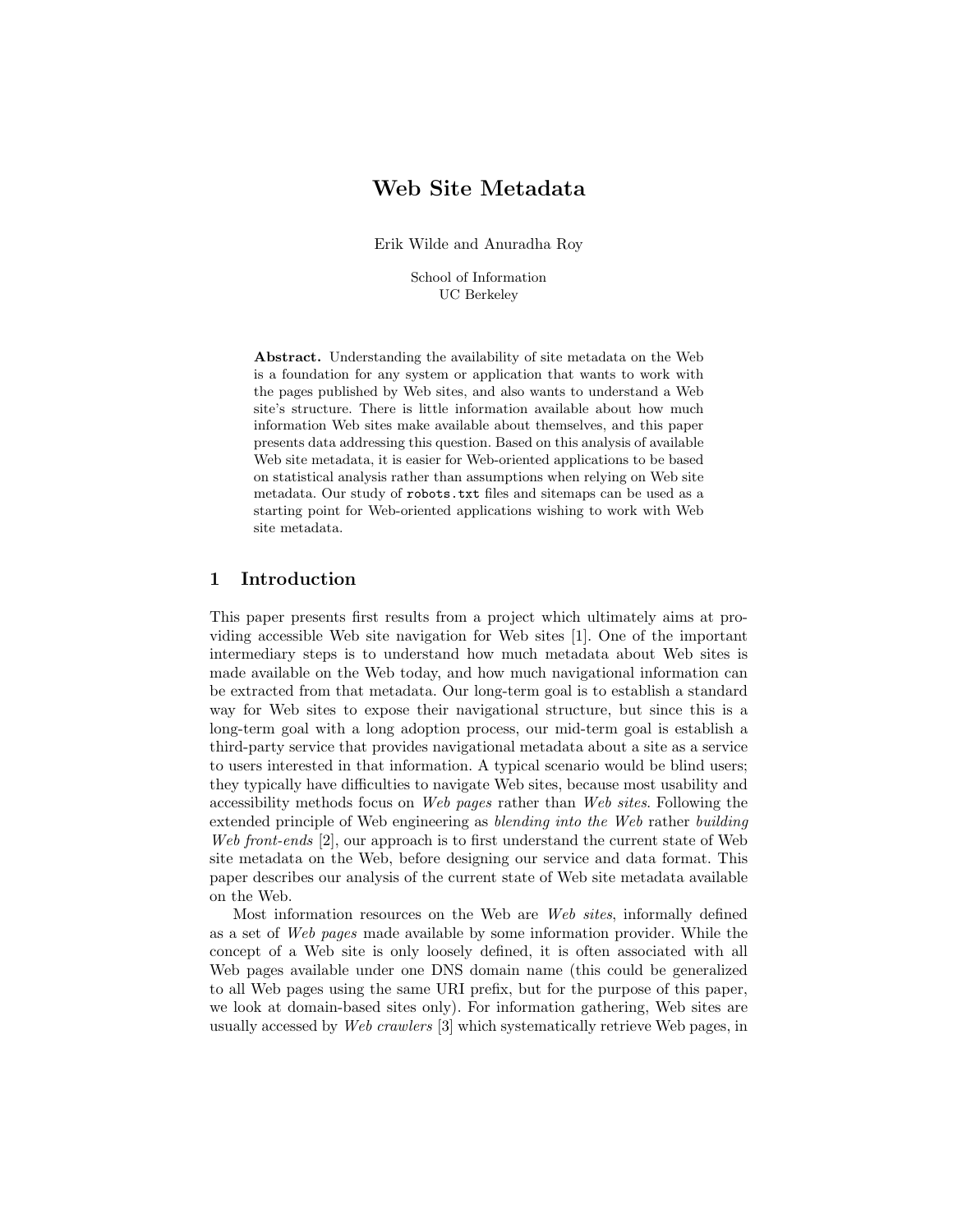most cases to drive later stages of indexing them for eventually driving a search engine. To allow Web sites some level of control over crawlers, the informal robots.txt format  $[4]$  — sometimes also referred to as the Robots Exclusion *Protocol*  $(REP)$  — is the established way of how a Web site can control crawlers. This format can only be used on a per-domain basis, and specifies rules for all pages under that domain.

The robots.txt format is a simple way of how a site can publish metadata about itself; in that case with the sole purpose of controlling crawler access to the site (most often by limiting access to certain parts of a site). This assumes that crawlers get information about available URIs from other sources; in most cases this happens by following links on already crawled pages. On the other hand, sites often want to be crawled so that their contents are available through search engines, and the sitemaps format allows sites to publish lists of URIs which they want to advertise to crawlers. Sitemaps can be made available to crawlers in different ways; they can be directly advertised through user interfaces or an HTTP ping interface to individual crawlers, or they can be specified in the robots.txt file. While the name "sitemap" implies a certain structure to the URIs contained in that information, this information, in fact, is not a map. Despite its name, the sitemaps format only supports the publication of unstructured lists of URIs.

Sitemap information can be useful for exposing the *Deep Web*  $[5,6]$ , for example, those pages that are accessible only through HTML forms. Because search engine crawlers typically discover pages by following links, large portions of the Web can be hidden from crawlers, and thus might never be indexed, and therefore never show up in search results. Hence, without sitemap information, search engine crawlers might not be able to find these pages. Since sitemap information may be incomplete and/or inaccurate, search engines have to rely on other techniques to completely crawl the deep Web.

The current Web site metadata already allows crawlers to get information about a site's structure, they can do so by using a Web site's URIs as they are listed in the robots.txt and sitemaps files, and if they are associated with a search engine, they can also use click data to learn about a site's popular pages. In that case, site metadata combined with the click data can be used for approximating a site's navigation structure. Figure [1](#page-2-0) shows an example for such an algorithmically computed site map.

Site metadata on the one hand greatly improves the interaction of humans with a site, because many tasks on a site require accessing more than one page on the site. On the other hand, even though explicit navigation often is provided through Web page design, IR techniques can be used to algorithmically infer site metadata for tasks other than direct user interaction with a Web site. Google's search results, for example, occasionally include a small "site map" (called "sitelinks") for highly ranked search results (Figure [1](#page-2-0) shows an example). This demonstrates the fact that site metadata can have useful applications beyond crawling, and since most Web sites use content management systems to publish their site anyway, exposing site metadata in a richer format than just sitemaps in many cases could be easily implemented by Web sites.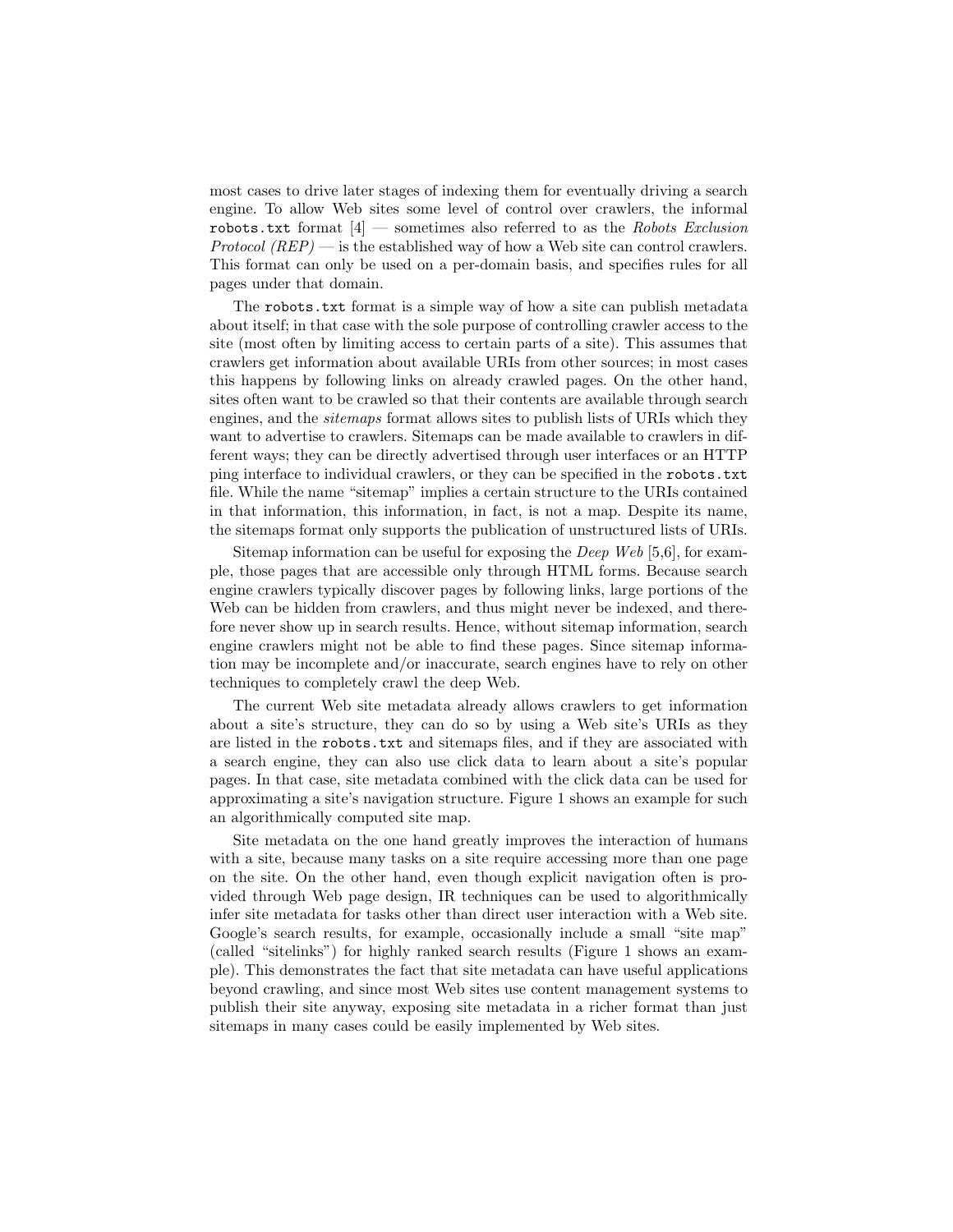<span id="page-2-0"></span>

Fig. 1. Algorithmically Computed Site Map

This paper first presents a brief overview of how Web site metadata is managed from a Web engineering perspective (Section 2). We then describe the crawling process for robots.txt files and the results from that process (Sections [3](#page-3-0) and [4\)](#page-3-0). We continue by describing the crawling process for sitemaps files and the results from that process (Sections [5](#page-7-0) and [6\)](#page-9-0). We conclude the paper by describing related and future work (Sections [7](#page-11-0) and [8\)](#page-12-0).

# 2 Web Site Metadata on the Web

The Robots Exclusion Protocol (REP) or robots.txt format was never published as a formal document, the only "official" reference is an Internet draft [\[4\]](#page-14-0) and various Web sites. The robots.txt has a well-defined discovery method: if a Web site is publishing such a file, it must be available at the URI path /robots.txt on that site. The file format itself is very simple; it started out as a way to "protect" certain parts of a Web site (defined by URI prefix) to be excluded from crawler access. And because it is possible that access should only be limited for certain crawlers, these exclusion rules can be made specific for certain user agents (which in case of robots.txt are not really user agents, but search engine crawlers).

The informal specification of the robots.txt file format only defines the three fields User-Agent, Disallow, and Allow. However, the specification does allow other fields as well, as long as they are based on the same basic syntax. Some other fields that are used are Noindex, Crawl-Delay, Request-Rate, and Visit-Time fields, which are defined by specific crawlers, and apparently Web site administrators seem to believe these fields are (at least potentially) interpreted by crawlers. Section [4](#page-3-0) contains a more complete list of the fields in our sample of robots.txt files, as well as other statistics about that data set.

One additional field that can occur in a robots.txt file is Sitemap, which points to the URI of a sitemaps file as defined in the sitemaps protocol. While discovery through robots.txt is one possible way for a site to publish a sitemap, the protocol also defines the ability to submit a sitemap file to a search engine through a submission interface, or by HTTP ping. In these latter cases, the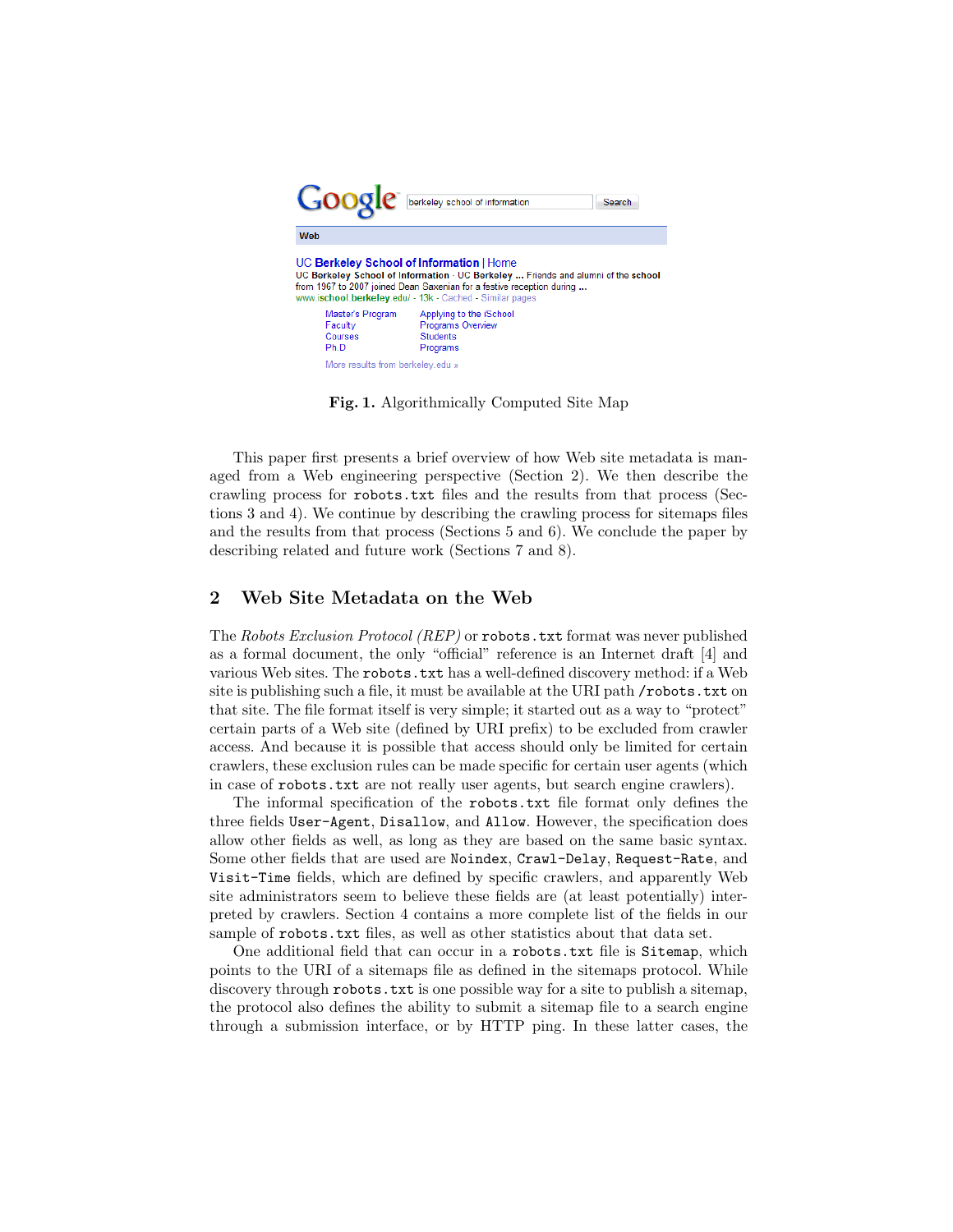<span id="page-3-0"></span>sitemap file is only known to the search engine it has been submitted to, as there is no well-defined discovery method for it.

Sitemaps can use XML (using a simple schema), plain text, or feed formats (RSS 2.0 and Atom [\[7\]](#page-14-0)) as their syntax, and it is allowed to compress them on the server side using gzip (HTTP transfer encoding works regardless of that, but sitemaps can be served as compressed documents). There are size limitations limiting a sitemap file to no more than 50'000 URIs and no more than 10MB in size. Furthermore, there are size limitations limiting an index file to no more than 1'000 URIs and no more than 10MB in size. For compressed files, these size limits apply to the uncompressed files.

Despite of their name, sitemaps are not really maps, because they do not contain any structure. Sitemaps are simply lists of links a site wants to be crawled, and in addition to the URI, the XML format supports parameters to set last modification data, change frequency, and priority for each URI. It is up to a crawler to decide how to use sitemap information, but it is likely that most search engine crawlers will take their data into consideration when computing their crawling process.

# 3 Crawling for Robots.txt

Our starting point is Alexa's dataset of the most popular 100'000 domains. This dataset has some bias, based on the way this dataset is collected. Even though the exact method of how the dataset is collected is not published, we chose to accept the bias, because our research does not depend on the exact ranking of popular domains, but instead just depends on a reasonably large set of popular domains. Based on this dataset, our crawling process requests robots.txt files from all domains.

Using a simple two-step process (trying http://domain.com/robots.txt and http://www.domain.com/robots.txt for all domain names), our crawl of 100'000 domains for robots.txt files yields 44'832 files (i.e., 44.8% of the domains make robots.txt files available); more detailed statistics about these files can be found in Section 4. Various error conditions can be encountered when requesting the files. We do not fully implement error recovery (such as trying to fix corrupted robots.txt files and retrying failed connection attempts), because error conditions are only encountered in a small fraction of cases. This means that our crawl yields slightly fewer robots.txt files than it could with a more robust crawling mechanism, but that is an acceptable compromise allowing a less complex crawler implementation.

# 4 Robots.txt Data Analysis

The robots.txt files crawled as described in Section 3 are mainly intended as a starting point to find sitemap information, as described in Section [5.](#page-7-0) However, because the available literature does not present a lot of data about large-scale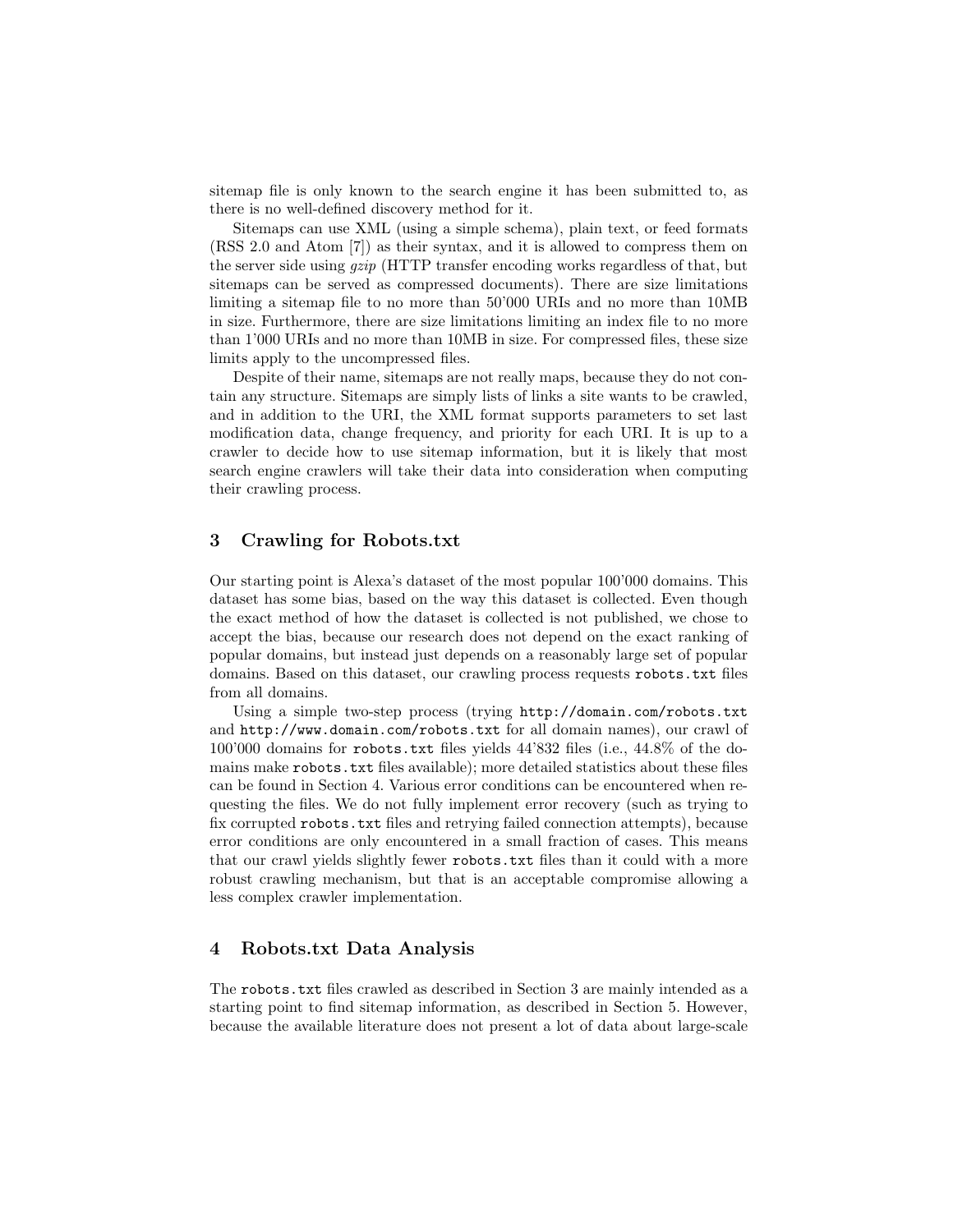collections of robots.txt files, we first present some statistics about the dataset obtained in the first step of our study.



Fig. 2. Distribution of robots.txt Size

Figure 2 shows the distribution of the size of robots.txt files (in lines) over the number of robots.txt files. It is a heavy-tail distribution with the average size being 29.8 lines ( $\sigma = 293.4$ ) with a median of 7 lines. Since there is a fair number of rather large robots.txt files in our dataset, we want to understand the reasons for these sizes. robots.txt files can become large for two reasons: because they contain individual configurations for a large number of user agents, or because they contain a lot of instructions for one user agent (or a combination of these two reasons). We therefore looked at how many individual configuration sections for specific user agents the robots.txt files contain.

Figure [3](#page-5-0) shows the result of this analysis. Again, it is a heavy-tail distribution with an average of 6 sections ( $\sigma = 29.5$ ) and a median of 2. However, in this case there is a noticeable peak in the long tail, with the center at robots.txt files having 120 user agent configuration sections.

Our assumption is that this peak has its origin in some widely used and reused template that originally had 120 configuration sections, and then was adapted for various sites by adding or removing some of these sections. There is a variety of templates and generators for robots.txt files available on the Web, so assuming that one of these gained popularity is a reasonable explanation of the peak around 120 configuration sections.

To better understand how current robots.txt files are using fields to steer crawlers, we looked at the overall usage of fields. As stated in Section [2,](#page-2-0) only the three fields User-Agent, Disallow, and Allow are defined by the robots.txt file format, but some other fields also have gained some acceptance. Table [1](#page-5-0) contains a list of the ten most popular fields we found (sorted by the number of files containing this field, based on the dataset of 44'832 files), also listing how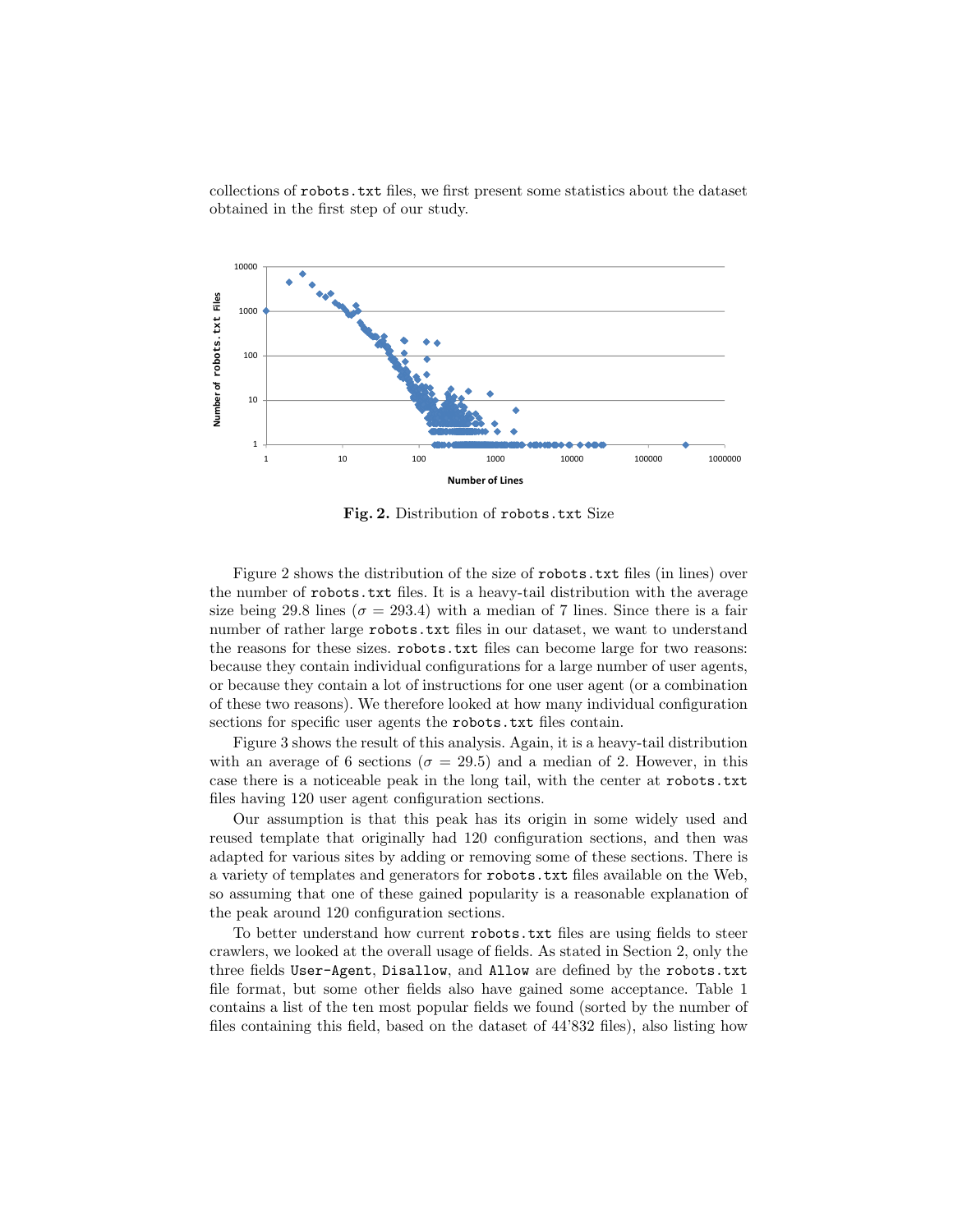<span id="page-5-0"></span>

Fig. 3. User-Agent Sections per robots.txt File

many occurrences were found in total, and the average number of occurrences per file based on the number of files in which this field was used.

| Field Name #Files #Fields Fields/File |        |         |       |
|---------------------------------------|--------|---------|-------|
| 1. User-Agent                         | 42'578 | 225'428 | 5.29  |
| 2. Disallow                           | 39'928 | 947'892 | 23.74 |
| 3. Sitemap                            | 6'765  | 10'979  | 1.62  |
| 4. Allow                              | 3'832  | 23'177  | 6.05  |
| 5. Crawl-Delay                        | 2'987  | 4'537   | 1.52  |
| 6. Noindex                            | 905    | 2'151   | 2.38  |
| 7. Host                               | 728    | 758     | 1.04  |
| 8. Request-Rate                       | 121    | 127     | 1.05  |
| 9. Visit-Time                         | 89     | 102     | 1.15  |
| 10. ACAP-Crawler                      | 71     | 234     | 3.30  |

Table 1. Popular Fields in robots.txt Files

The three standard robots.txt fields are among the most frequently used ones, and the popularity of fields drops significantly after the top five. The Sitemap field points to a sitemap and is what we use for the second step of our crawling process (described in Section [5\)](#page-7-0). Most of the other fields we found are fields only supported by particular crawlers, so if they do appear in an appropriate User-Agent section, they can control that particular crawler. One exception to these crawler-specific fields are ACAP-prefixed fields, which are part of the Automated Content Access Protocol (ACAP). ACAP is an initiative of content providers to extend the robots.txt format so that it is possible to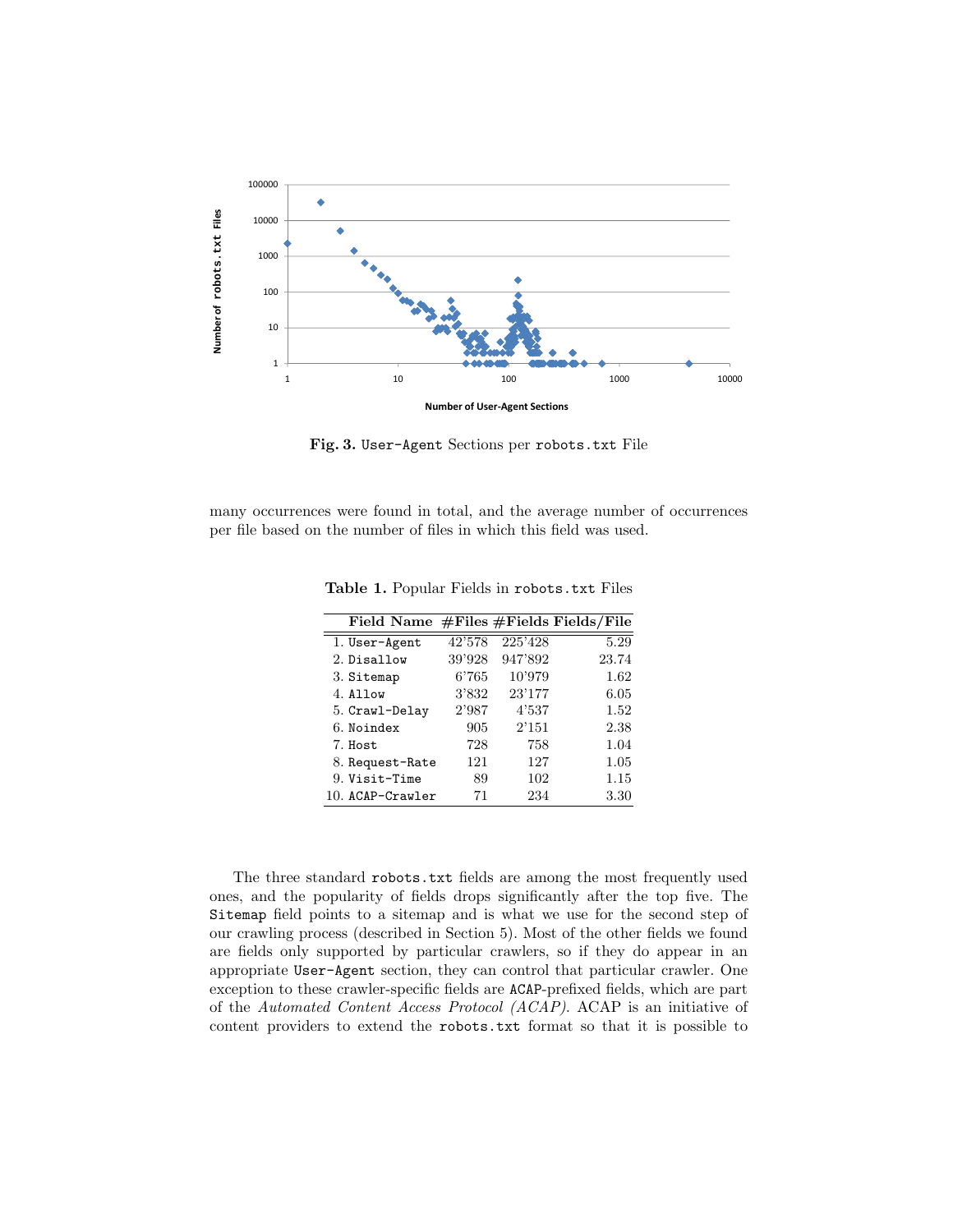<span id="page-6-0"></span>express more specific policies about the crawled content, mostly about access and usage permissions for copyright-protected content.

The idea of robots.txt most often is to restrict crawlers from certain pages and paths on a site. This can make sense because of pages that are frequently updated, because of pages that contain content that should not be indexed (e.g., because of copyright issues), or because of crawlers that interact with the server in unfortunate ways when retrieving pages. This means that while some configurations in robots.txt files are global (i.e., apply to all crawlers), there are also some which are for specific crawlers only. We looked at the User-Agent fields in our dataset and counted the various strings listed there, trying to adjust for minor variations such as capitalization, whitespace, or version numbers.

| User Agent               | <b>Occurrences</b> |
|--------------------------|--------------------|
| $1. *$                   | 46'645 20.70%      |
| 2. Mediapartners-Google  | 1.70\%<br>3'825    |
| $3.$ wget                | 3'787 1.68%        |
| 4. WebZIP                | 3'014 1.34\%       |
| 5. Mozilla               | 1.20%<br>2'696     |
| 6. GoogleBot             | 1.20%<br>2'694     |
| 7. Microsoft URL Control | 1.17\%<br>2'647    |
| 8. WebBandit             | 1.01%<br>2'271     |
| 9. lwp-trivial           | $0.99\%$<br>2'227  |
| 10. MIIxpc               | $0.97\%$<br>2'180  |

Table 2. Popular User-Agents in robots.txt Files

Table 2 lists the top ten User-Agent field values we found in our dataset (the total number of all fields was 225'304, the distribution of those fields across robots.txt files is shown in Figure [4\)](#page-7-0).  $*$  is the catch-all value which is used to define rules applying to all crawlers; it is by far the most popular value. Mediapartners-Google is the crawler for sites participating in Google's AdSense program, and is the most frequently listed named crawler. wget and WebZIP are two similar "crawlers" which usually do not really crawl the Web, but instead are used to download the contents of a site; they are often used to download site contents for offline browsing or post-processing.

Many crawlers do not reveal their identity and use fake User-Agent field values to cloak themselves as browsers. The Mozilla User-Agent value is the most frequently used one and thus is listed in many robots.txt files; but if a crawler is misbehaving in the sense that it does not properly reveal its identity, it is unlikely that it will be sufficiently well-behaving to respect robots.txt configurations. GoogleBot is Google's search engine crawler (it is using a different identity than the AdSense crawler mentioned earlier). Microsoft URL Control is a default identity used within various Microsoft Web tools, and developers can either change that when they develop software using these tools, or leave it at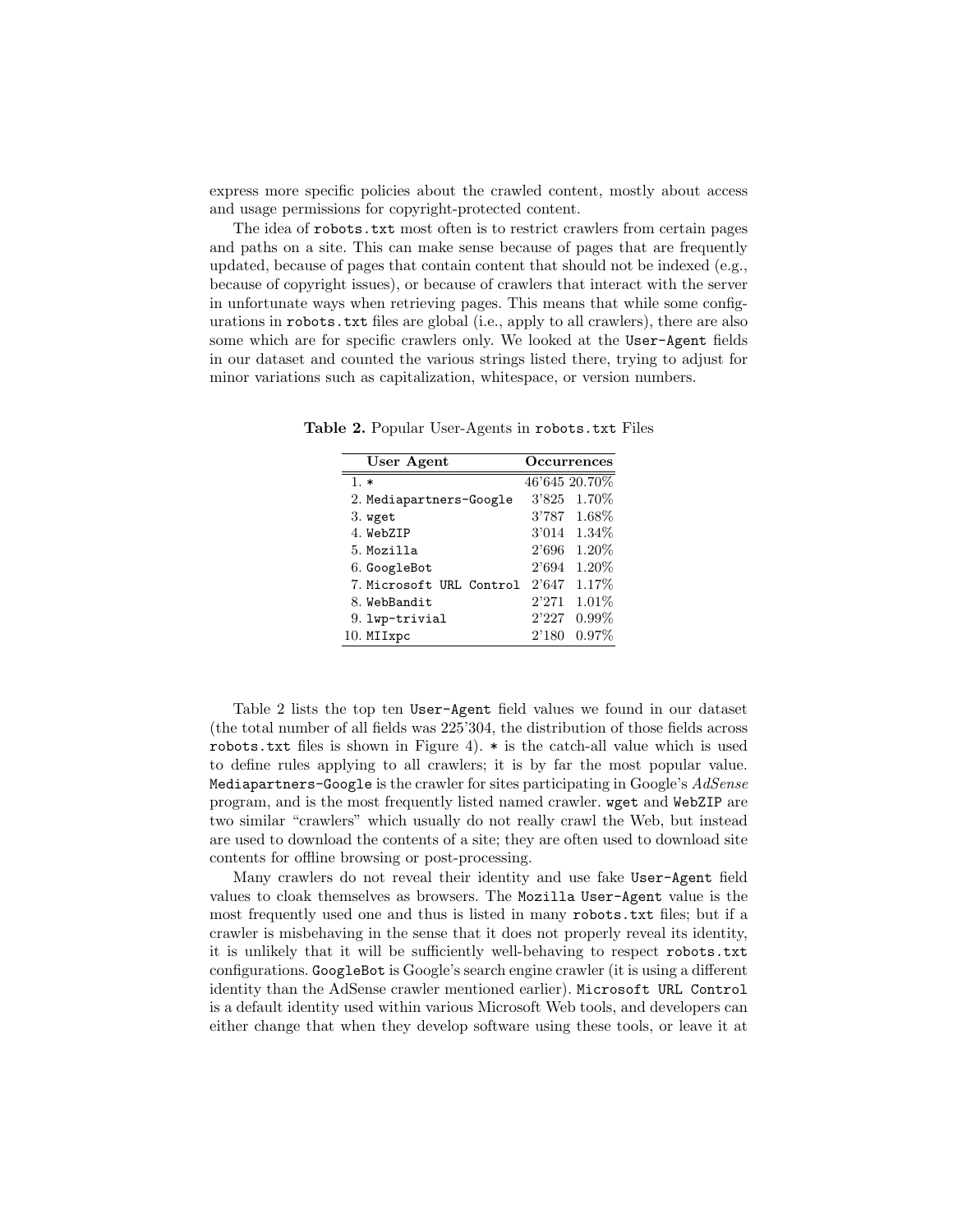<span id="page-7-0"></span>its default value. WebBandit is a tool similar to wget and WebZIP, in most cases not used as a crawler, but for targeted downloads of Web content. lwp-trivial is the default name used by the Perl module LWP::Simple. MIIxpc is a crawler about which there is no public information available, but apparently it is active enough to be listed in many robots.txt files.



Fig. 4. Distribution of User-Agent Field Values

Figure 4 shows the distribution of occurrences of User-Agent fields. The horizontal axis linearly lists all 4'483 distinct User-Agent fields we found (Table [2](#page-6-0) lists the top ten) sorted by the number of occurrences. It can be seen that more than half of the User-Agent values only occur once. The tableau in the distribution at about 1'000 occurrences (as magnified in the figure) is something that we believe to be caused by robots.txt files being created using templates or generators, which usually just present a list of predefined User-Agent values, and therefore the values available there will show up in many template-based or generated files.

# 5 Crawling for Sitemaps

Starting from the robots.txt files obtained as described in Section [3,](#page-3-0) the next step to get more complete Web site metadata is to crawl for the second Web site metadata format, the sitemaps format. The likelihood of a Web site providing sitemaps is substantially lower than that of it providing a robots.txt file, but on the other hand, the information found in sitemaps typically is more valuable, because it is much more specific in listing a Web site's actual page URIs, whereas robots.txt files typically only specify a small number of URI prefixes.

While we depend on sitemaps being available through robots.txt files, this only provides access to a subset of available sitemap information. Web sites can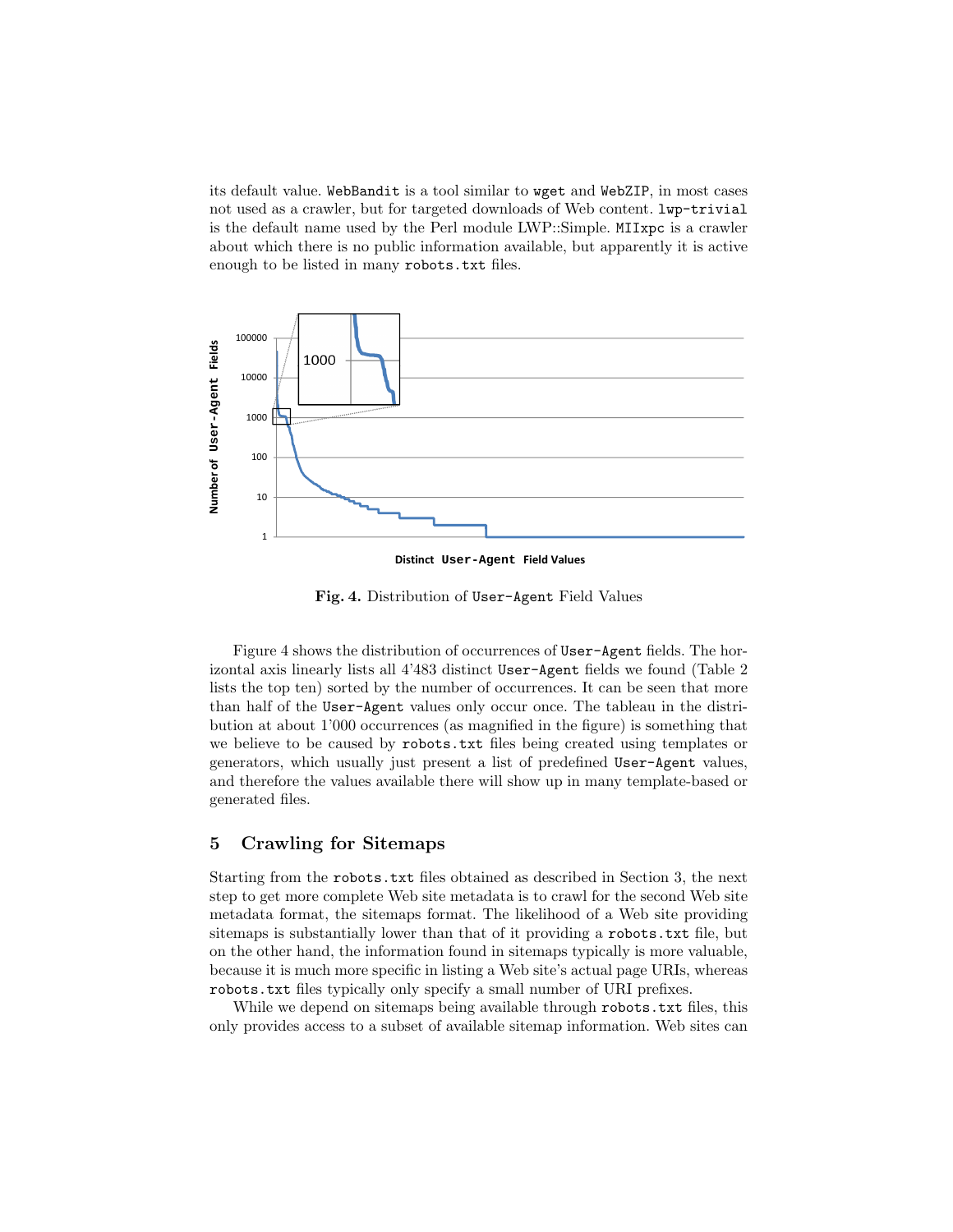also directly make sitemaps available to crawlers by uploading them or pinging crawlers to download a sitemap. However, these two methods depend on the Web site explicitly cooperating with the crawler, and therefore is not available to crawlers which have to depend on publicly available information.



Fig. 5. Overview of the Crawling Process

Figure 5 shows an overview of the complete crawling process as it starts with the domain dataset and eventually creates a dataset of Web page URIs from those domains. In the starting dataset of 44'832 robots.txt files, 6'268 files (14%) contained Sitemap fields, for a total of 10'029 fields (it is legal for robots.txt files to reference more than one sitemap file; we found one pointing to 530 sitemap files).



Fig. 6. Sitemap Fields per robots.txt File

Figure 6 shows the distribution of robots.txt files according to how many references to sitemaps they contained (robots.txt files with no references are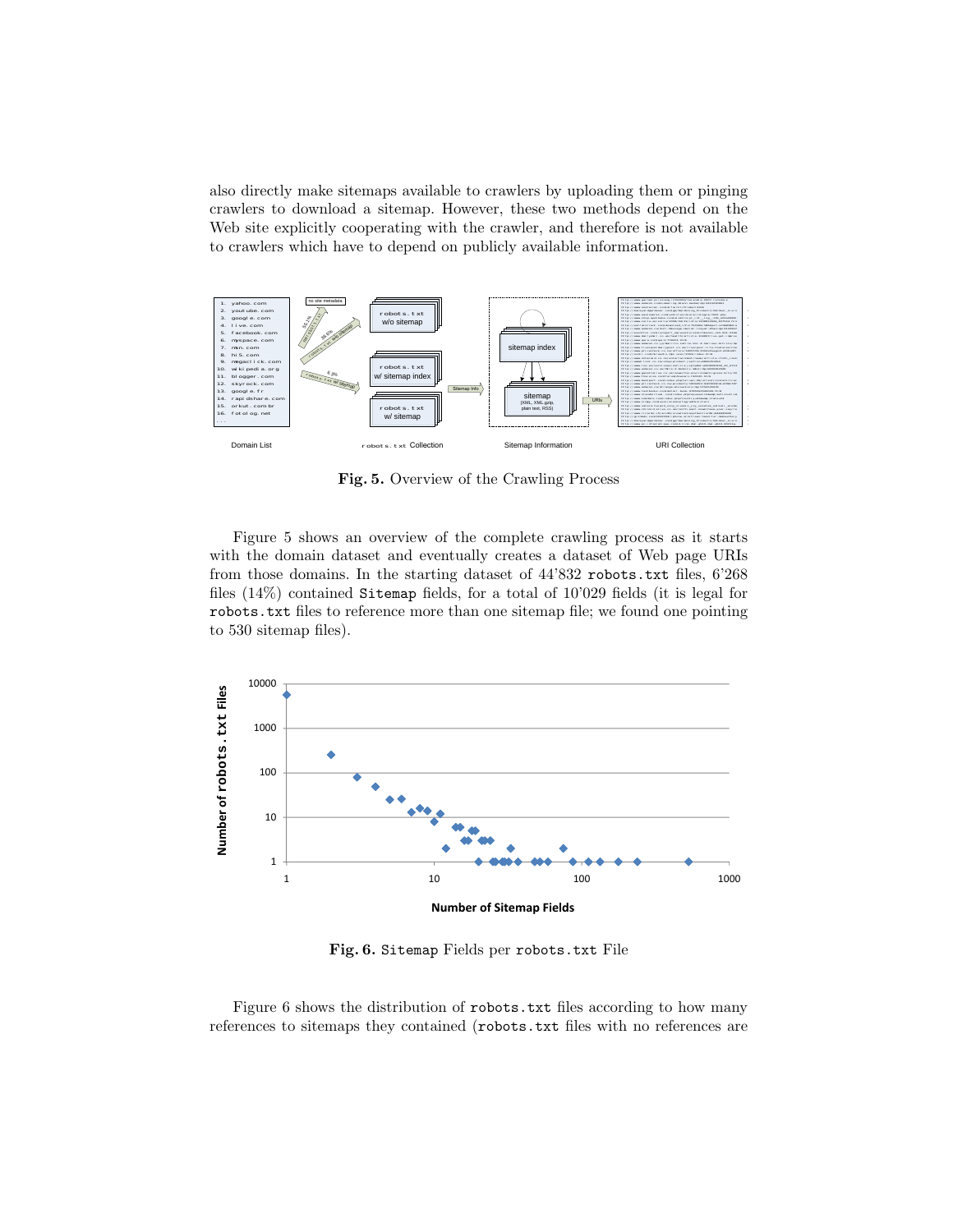<span id="page-9-0"></span>not shown in this figure). The vast majority of robots.txt files (5'710 or 91%) specify only one sitemap reference, but there also is a considerable number of robots.txt files pointing to more than one sitemap file.

The first task when crawling for sitemaps is to navigate sitemap indices and sitemap files, so that all sitemap information for a given site can be retrieved. The sitemaps specification is silent on whether index files may point to index files, but since it is not specifically disallowed, it is probably allowed, and there are sites that make use of that assumption. As one example of sitemap information crawled from one company, Table 3 shows the number of sitemaps/sitemap indices for various amazon domains. It also shows the total number of URIs contained in these sitemaps.

| Domain       | $# \text{Sitemaps}$ | $\#\mathrm{URLs}$ |
|--------------|---------------------|-------------------|
| amazon.com   |                     | 4'945 119'346'271 |
| amazon.ca    |                     | 2'980 96'476'534  |
| amazon.co.jp |                     | 2'933 54'487'651  |
| amazon.co.uk |                     | 3'177 44'668'202  |
| amazon.fr    |                     | 378 15'571'351    |

Table 3. Sitemap Information about amazon Domains

Amazon is a good example for the Deep Web motivation described in Section [1.](#page-0-0) Amazon has a large number of products available through its Web site, but most pages are dynamically generated and not statically linked from anywhere. Thus, to make all of these pages available to crawlers, all of these product pages must be listed in sitemaps.

#### 6 Sitemaps Data Analysis

A somewhat surprising discovery is that some big sites do not have any sitemap information. ebay and yahoo are two examples. Contrast ebay to amazon, which has by far the largest number of page URIs in its sitemaps. Furthermore, many big sites are only marginally present: Our crawler discovered only 147 URIs for microsoft. The reason for this is that Microsoft specifies sitemaps for only a small fraction of its site.

To better understand the usage of sitemap files, it is interesting to look at how many sitemap files an average domain has, and what the distribution is of the number of sitemap files for those domains using sitemaps. Figure [7](#page-10-0) shows this distribution. The horizontal axis shows the rank of a domain in terms of the number of sitemap files this domain uses. The vertical axis shows the number of sitemap files for that domain. Of the 5'303 domains included in that figure, the majority (3'880 or 73.2%) use just one sitemap file; but there is a heavytail distribution of domains using more than just one sitemap file. Furthermore,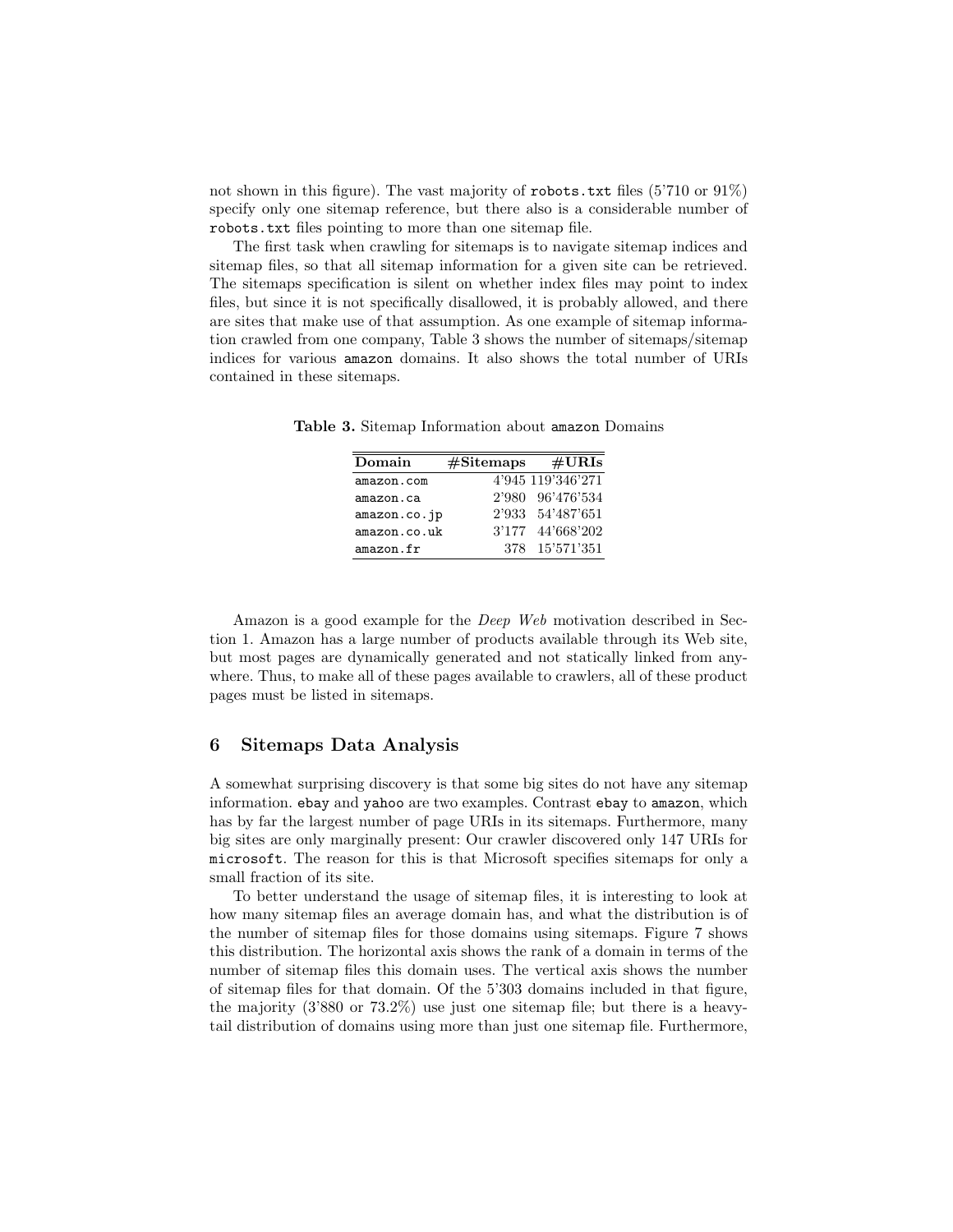<span id="page-10-0"></span>

Fig. 7. Distribution of Sitemaps Across Domains

there is a small number of outliers which use an exceptionally high number of sitemap files.

| Domain                | $\# \text{Sitemaps}$ |
|-----------------------|----------------------|
| 1. pricecheck.co.za   | 5'006                |
| 2. ricardo.ch         | 5'000                |
| $3.$ amazon.com       | 4'945                |
| 4. mailonsunday.co.uk | 3'395                |
| $5.$ amazon.co.uk     | 3'177                |
| 6. amazon.de          | 3'108                |
| 7. amazon.ca          | 2'980                |
| 8. amazon.co.jp       | 2'933                |
| 9. alacrastore.com    | 1'644                |
| $10.$ motofakty.pl    | 1'505                |

Table 4. Top 10 Domains for #Sitemaps/Domain

Table 4 shows the top ten domains in terms of number of sitemaps.<sup>1</sup> While amazon, ricardo (an auction site), and pricecheck are somewhat expected, somewhat surprising is the presence of the news site mailonsunday, which seems to have one sitemap file per calendar day. Each file lists the articles that were published on that day. This example contrasts the variance in sitemap organization: amazon uses a large number of sitemap files because of its sheer size; mailonsunday uses a large number of files in order to better organize its URIs in sitemaps.

To better understand how sitemap files are used on average, it is interesting to analyze the usage of sitemap files for managing large sets of URIs. Figure [8](#page-11-0)

 $\frac{1}{1}$  The top ten are the easily recognizable outliers visible in Figure 7.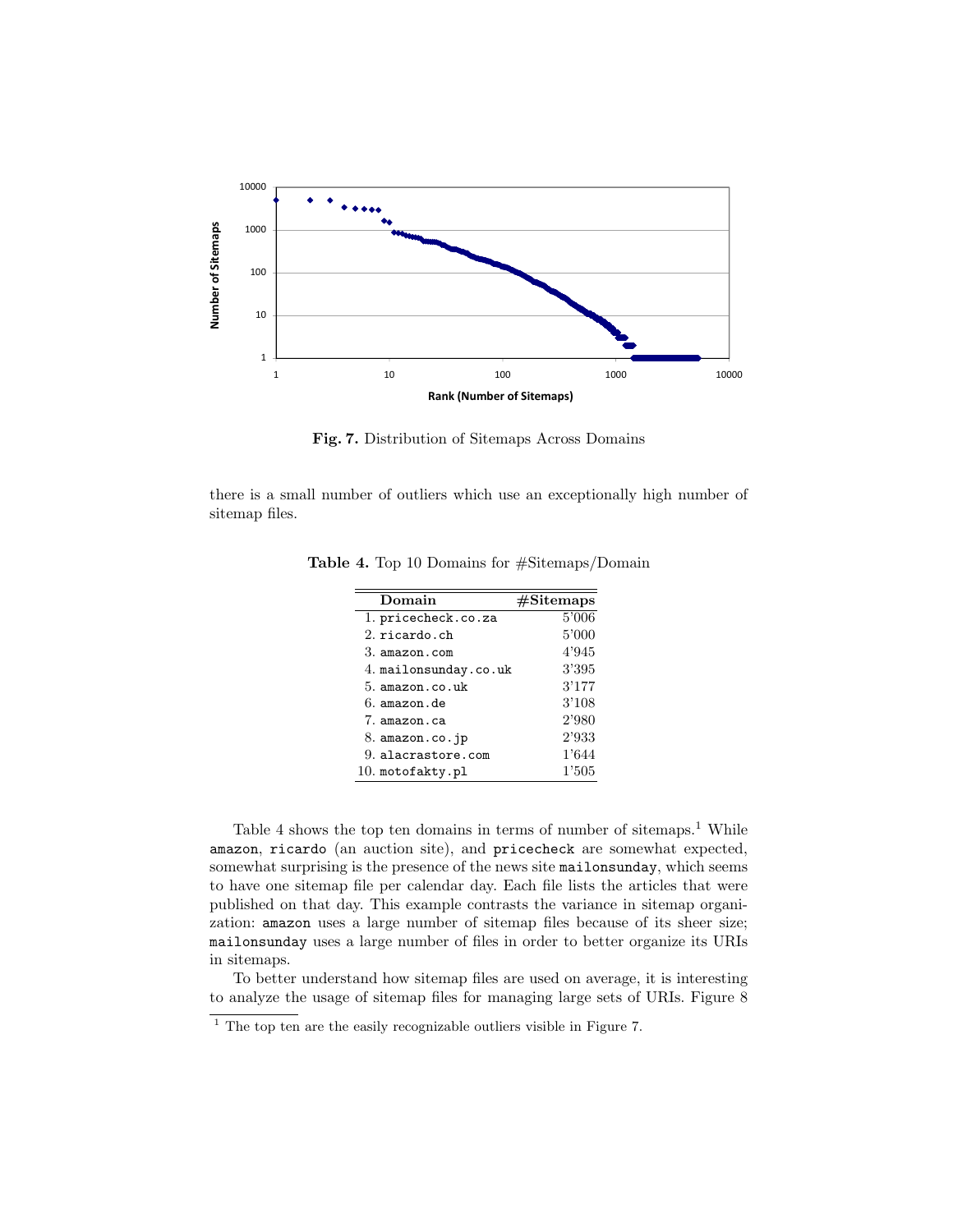<span id="page-11-0"></span>

Fig. 8. Number of URIs vs. Sitemap Files

plots the number of URIs in sitemaps versus the number of sitemap files used for storing these URIs. In theory, there should be no data point above the 50'000 URI mark on the 1 sitemap file line, because of the 50'000 URI per sitemap file limit specified by the sitemaps format.

There is much diversity in how sites beyond 100'000 URIs divide their URIs into sitemap files. For example, pt.anuncioo.com has a sitemap file with more than 200'000 URIs.<sup>2</sup> On the other extreme, ricardo.ch divides its 549'637 URIs into 4'911 files. Really large sites tend to use uniformly large (usually close to the maximum size of 50'000 URIs) sitemap files. Some of the outliers in the bottom right part of the figure are most likely caused by domains where we did have a substantial amount of sitemap files, but downloading the actual files (and then counting the URIs) failed due to timeouts.

# 7 Related Work

Regarding the analysis of robots.txt files, there is early work based on a rather small sample [\[8\]](#page-14-0) (164 sites), and a specific analysis of corporate Web sites [\[9\]](#page-14-0), also using a small sample (60 sites), and manual analysis of the results. This early work has been limited by much lower adoption of robots.txt files, and by the scale of the studies.

More recently, a study of initially only 8'000 sites [\[10,11\]](#page-14-0) has been extended in the BotSeer project and now covers 13.2 million sites [\[12\]](#page-14-0). Their finding (in the initial 8'000 site study) of a 38.5% adoption rate of robots.txt files is a little bit smaller than our average of 45.1%, which might be explained by the

 $^2$  Which is a violation of the sitemaps format that specifies a maximum of 50'000 URIs per file.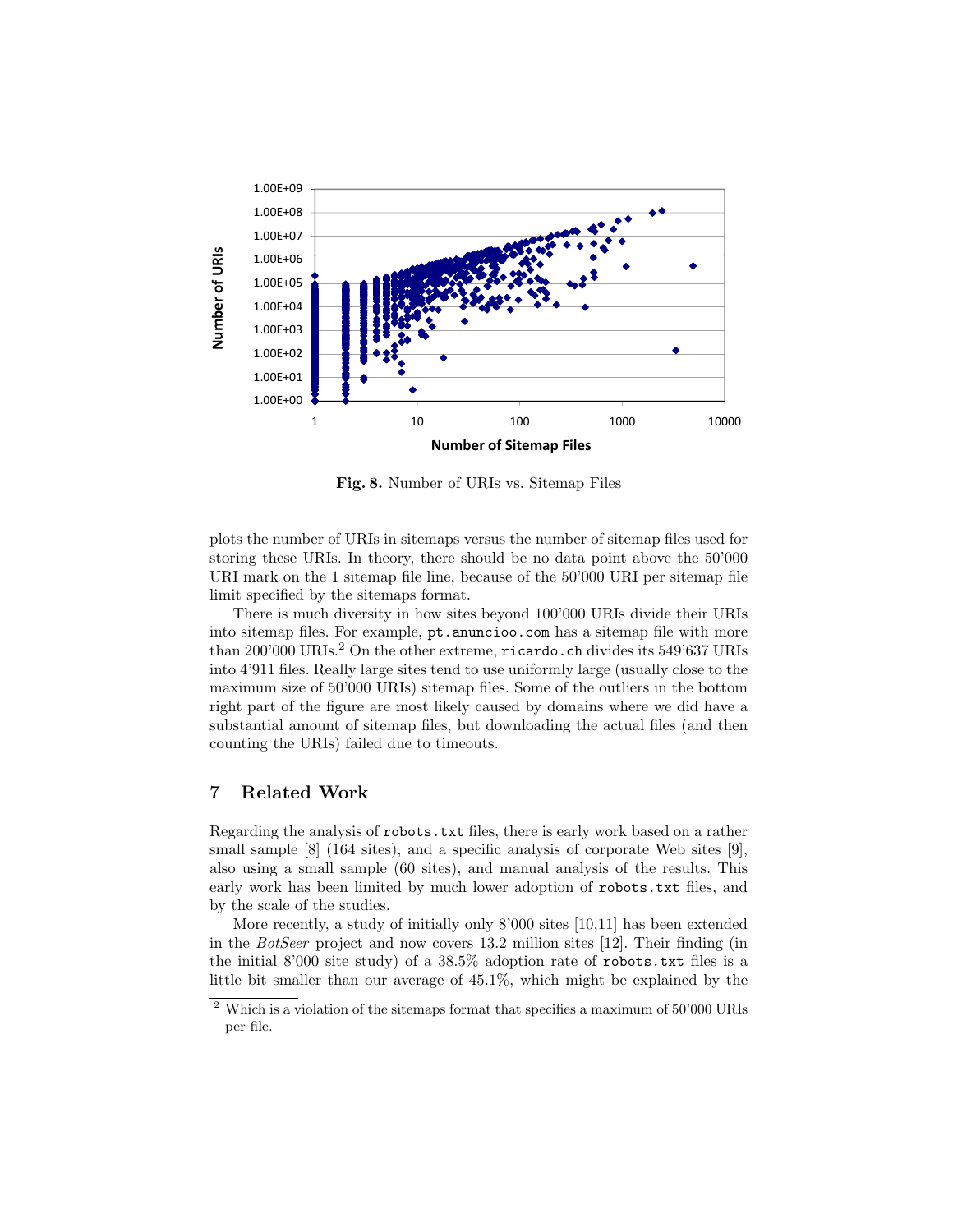<span id="page-12-0"></span>study's date (October 2006), and also by the fact that the study did not start with the most popular domains, which probably have a higher adoption rate. At the time of writing, the BotSeer Web page reports 2'264'820 robots.txt files from 13'257'110 Web sites, which translates to a 17% adoption rate; this considerably lower number may be explained by the fact that the large set of Web sites necessarily contains many rather small sites, which in many cases do not configure robots.txt files. In addition to crawling for robots.txt files, BotSeer is able to look at the dynamic behavior of crawler by setting up honeypot sites. These sites use robots.txt files and act as regular Web sites. BotSeer then logs how ethically crawlers act, i.e. how much of the restrictions defined in robots.txt they actually respect. This study of crawler behavior is something that is outside of our scope.

The Web Modeling Language (WebML) [\[13\]](#page-14-0) is an approach to capture the structure of a Web site in a declarative way; it thus would be an ideal starting point for publishing information about site's structure (we do not know how far WebML provides support for this functionality, though). More generally, almost all Content Management Systems (CMS) have metadata about a site's content and structure and many support exposing this as robots.txt and/or sitemaps. As a popular example, the Drupal CMS supports a module for publishing sitemaps (initially named Google Sitemap, the module has been renamed to XML Sitemap).

We believe that once the users of richer Web site metadata are there (in the form of crawlers or browsers), it will be easily possible for many Web sites to automatically make that information available. A study by Danielson [\[14\]](#page-14-0) has shown that a more structured overview of a Web site can help significantly in many tasks when interacting with a Web site; however, most approaches for Web site navigation only look at it as a per-site task, rather than looking at it as a fundamental way of how to interact with Web-based information.

To our knowledge, there is no related work in the overlap of the two areas described above, which is our eventual target area: The overlap of crawler-oriented site metadata often investigated in IR-oriented research, and the HCI-oriented question of how to make site metadata available to support navigational tasks on Web sites. Some prior work about looking at the Web graph in general [\[15\]](#page-14-0) does discuss some questions relevant for our approach, though (specifically, the "URL split" technique presented in that paper). Surprisingly, even the otherwise detailed Web Content Accessibility Guidelines (WCAG) [\[16\]](#page-14-0) say little about how to implement Web site navigation in an accessible may, they are mostly concerned with looking at individual Web pages.

# 8 Future Work

The work presented in this paper is the first stage of a research project that aims at making metadata about Web site structure available on the Web, as a service that can be provided by a site itself, or by a third party. We believe that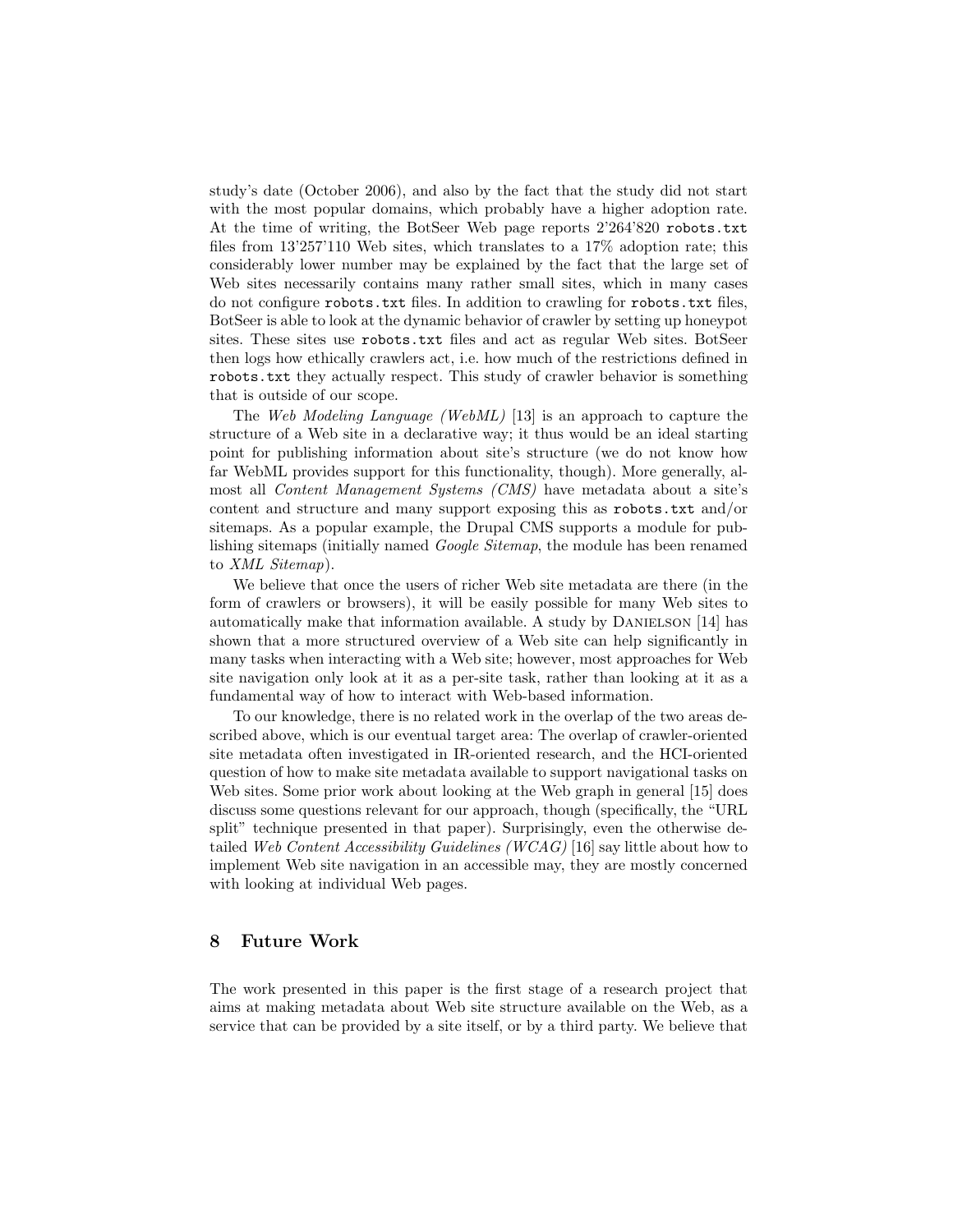<span id="page-13-0"></span>this metadata should be available so that it can be used by clients, for example to enhance Web site accessibility. Our approach [1] is twofold:

- 1. Data Mining: Based on the sitemap URIs, it is possible to construct a navigational sitemap of a Web site. We intend to employ approaches based on clustering of URI prefixes. This approach assumes that a site's URI structure reflects the site's navigational structure, and the important question is to find out how appropriate this assumption is, and whether it is possible to reliably detect whether the assumption is true for a given Web site or not.
- 2. Data Format: Based on the sitemaps format, we propose a format that can be used by Web sites to expose their navigational structure, if they want to do so. This site metadata can then be picked up by browsers and other clients, and typically will be more reliable than reverse-engineered data.

The next step beyond this is to set up an experimental service that provides access to data-mined navigational metadata, and to make that data available in a browser. A browser could use the two possible data sources mentioned above, first looking for authoritative navigational metadata provided by the site itself, and then accessing a third-party service inquiring about data-mined navigational metadata. This approach supports a transition strategy to a Web where sites can make their navigational metadata available, but if they don't do it, there still is a fallback provided by a third party.

## 9 Conclusions

This paper presents detailed analyses of the current availability of Web site metadata. The analyses are based on a starting set of the 100'000 most popular domains, and use data these sites make available through their robots.txt files and sitemaps. The analyses show that there is a wealth of Web site metadata available, even though currently its sole purpose is to control and steer Web crawlers. Based on these analyses, we conclude that it is a promising research path to take a closer look at the properties of the available Web site metadata, and our future work proposes to do that with the specific goal of extracting navigational metadata (i.e., metadata intended to improve navigational access to Web sites).

A more detailed presentation of the results can be found in a technical report [\[17\]](#page-14-0), which is an extended version of the results presented here. We would like to thank Alexa for providing us with their dataset of the most popular 100'000 domains.

#### References

1. Wilde, E.: Site Metadata on the Web. In: Proceedings of the Second Workshop on Human-Computer Interaction and Information Retrieval, Redmond, Washington (October 2008)